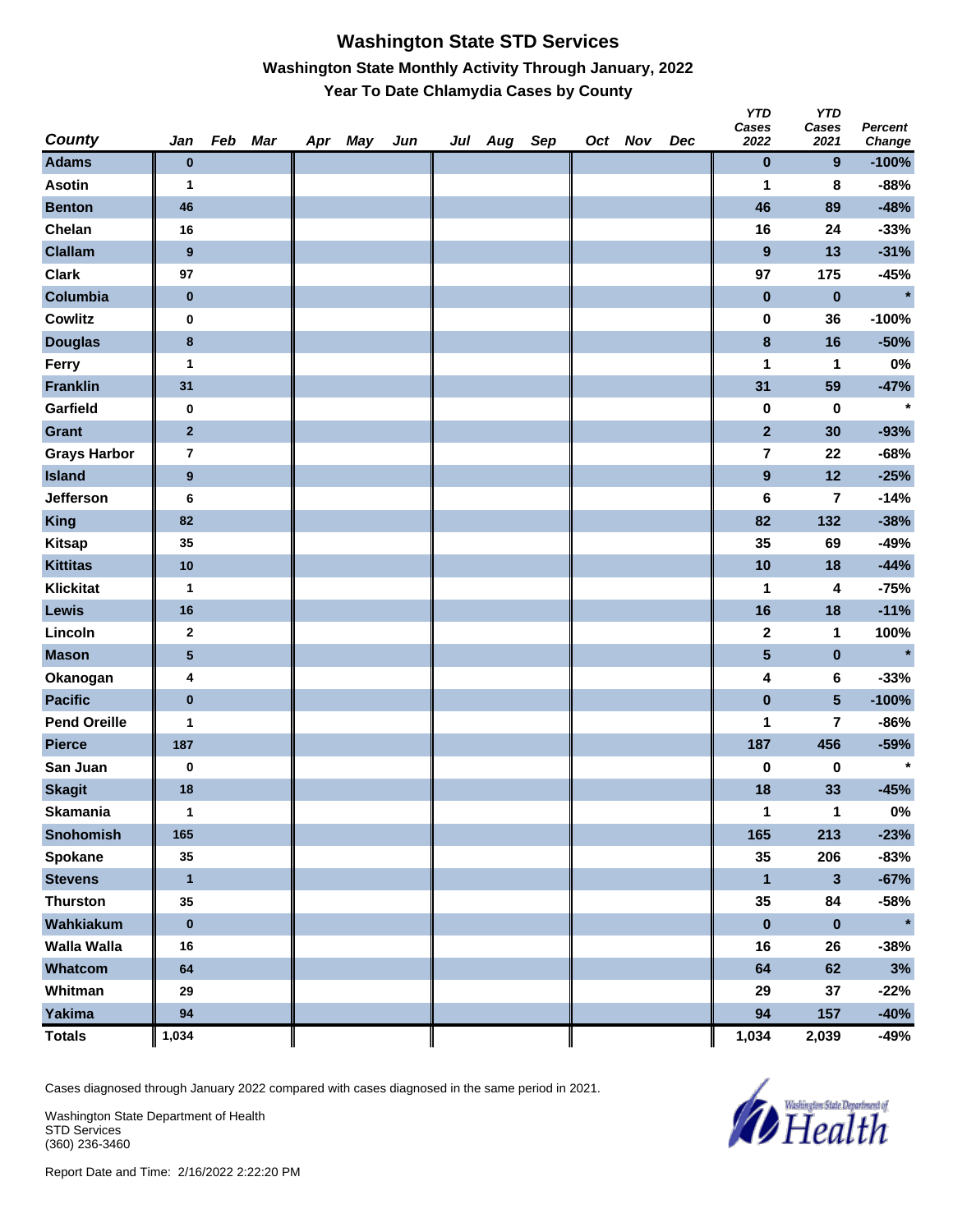## **Washington State STD Services Washington State Monthly Activity Through January, 2022 Year To Date Gonorrhea Cases by County**

| <b>County</b>       | Jan                     | Feb Mar | Apr May | Jun | Jul Aug Sep |  | Oct Nov | Dec | <b>YTD</b><br>Cases<br>2022 | <b>YTD</b><br>Cases<br>2021 | <b>Percent</b><br><b>Change</b> |
|---------------------|-------------------------|---------|---------|-----|-------------|--|---------|-----|-----------------------------|-----------------------------|---------------------------------|
| <b>Adams</b>        | $\bf{0}$                |         |         |     |             |  |         |     | 0                           | 3                           | $-100%$                         |
| <b>Asotin</b>       | $\bf{0}$                |         |         |     |             |  |         |     | $\bf{0}$                    | 4                           | $-100%$                         |
| <b>Benton</b>       | 16                      |         |         |     |             |  |         |     | 16                          | 30                          | $-47%$                          |
| Chelan              | $\bf 7$                 |         |         |     |             |  |         |     | $\overline{7}$              | 3                           | 133%                            |
| <b>Clallam</b>      | $\mathbf 2$             |         |         |     |             |  |         |     | $\overline{2}$              | 3                           | $-33%$                          |
| <b>Clark</b>        | 33                      |         |         |     |             |  |         |     | 33                          | 67                          | $-51%$                          |
| Columbia            | $\pmb{0}$               |         |         |     |             |  |         |     | $\bf{0}$                    | $\bf{0}$                    | $\star$                         |
| <b>Cowlitz</b>      | $\pmb{0}$               |         |         |     |             |  |         |     | 0                           | 8                           | $-100%$                         |
| <b>Douglas</b>      | $\mathbf{3}$            |         |         |     |             |  |         |     | 3                           | $\bf{0}$                    | $\star$                         |
| Ferry               | 0                       |         |         |     |             |  |         |     | $\pmb{0}$                   | $\bf{0}$                    | $\star$                         |
| <b>Franklin</b>     | $\overline{1}$          |         |         |     |             |  |         |     | $\mathbf{1}$                | 20                          | $-95%$                          |
| Garfield            | $\pmb{0}$               |         |         |     |             |  |         |     | 0                           | 0                           | $\star$                         |
| <b>Grant</b>        | $\overline{1}$          |         |         |     |             |  |         |     | $\mathbf{1}$                | 7                           | $-86%$                          |
| <b>Grays Harbor</b> | $\overline{\mathbf{r}}$ |         |         |     |             |  |         |     | $\overline{\mathbf{7}}$     | 9                           | $-22%$                          |
| <b>Island</b>       | $\mathbf{1}$            |         |         |     |             |  |         |     | $\overline{\mathbf{1}}$     | $\overline{\mathbf{3}}$     | $-67%$                          |
| Jefferson           | 1                       |         |         |     |             |  |         |     | 1                           | 1                           | 0%                              |
| <b>King</b>         | 348                     |         |         |     |             |  |         |     | 348                         | 333                         | $5%$                            |
| <b>Kitsap</b>       | 25                      |         |         |     |             |  |         |     | 25                          | 26                          | $-4%$                           |
| <b>Kittitas</b>     | $\mathbf 2$             |         |         |     |             |  |         |     | $\mathbf{2}$                | 3                           | $-33%$                          |
| <b>Klickitat</b>    | $\pmb{0}$               |         |         |     |             |  |         |     | $\pmb{0}$                   | 1                           | $-100%$                         |
| <b>Lewis</b>        | $\mathbf{3}$            |         |         |     |             |  |         |     | 3                           | $\boldsymbol{9}$            | $-67%$                          |
| Lincoln             | 1                       |         |         |     |             |  |         |     | 1                           | $\bf{0}$                    | $\star$                         |
| <b>Mason</b>        | $\mathbf{3}$            |         |         |     |             |  |         |     | 3                           | $\pmb{0}$                   | $\star$                         |
| Okanogan            | 1                       |         |         |     |             |  |         |     | 1                           | 2                           | $-50%$                          |
| <b>Pacific</b>      | $\pmb{0}$               |         |         |     |             |  |         |     | $\pmb{0}$                   | $\overline{2}$              | $-100%$                         |
| <b>Pend Oreille</b> | 0                       |         |         |     |             |  |         |     | 0                           | 0                           | $\star$                         |
| <b>Pierce</b>       | 103                     |         |         |     |             |  |         |     | 103                         | 154                         | $-33%$                          |
| San Juan            | 1                       |         |         |     |             |  |         |     | 1                           | 0                           | $\star$                         |
| <b>Skagit</b>       | ${\bf 5}$               |         |         |     |             |  |         |     | 5                           | 8                           | $-38%$                          |
| <b>Skamania</b>     | $\bf{0}$                |         |         |     |             |  |         |     | $\pmb{0}$                   | $\pmb{0}$                   | $\star$                         |
| <b>Snohomish</b>    | 60                      |         |         |     |             |  |         |     | 60                          | 64                          | $-6%$                           |
| <b>Spokane</b>      | 63                      |         |         |     |             |  |         |     | 63                          | 46                          | 37%                             |
| <b>Stevens</b>      | $\mathbf{1}$            |         |         |     |             |  |         |     | $\mathbf{1}$                | $\mathbf{1}$                | $0\%$                           |
| <b>Thurston</b>     | 20                      |         |         |     |             |  |         |     | ${\bf 20}$                  | 22                          | $-9%$                           |
| Wahkiakum           | $\pmb{0}$               |         |         |     |             |  |         |     | $\pmb{0}$                   | $\pmb{0}$                   | $\star$                         |
| Walla Walla         | $\mathbf{2}$            |         |         |     |             |  |         |     | $\mathbf{2}$                | 4                           | $-50%$                          |
| Whatcom             | 28                      |         |         |     |             |  |         |     | 28                          | 17                          | 65%                             |
| Whitman             | 3                       |         |         |     |             |  |         |     | 3                           | $\boldsymbol{2}$            | 50%                             |
| Yakima              | 34                      |         |         |     |             |  |         |     | 34                          | 41                          | $-17%$                          |
| <b>Totals</b>       | 775                     |         |         |     |             |  |         |     | 775                         | 893                         | $-13%$                          |

Cases diagnosed through January 2022 compared with cases diagnosed in the same period in 2021.

Washington State Department of Health STD Services (360) 236-3460

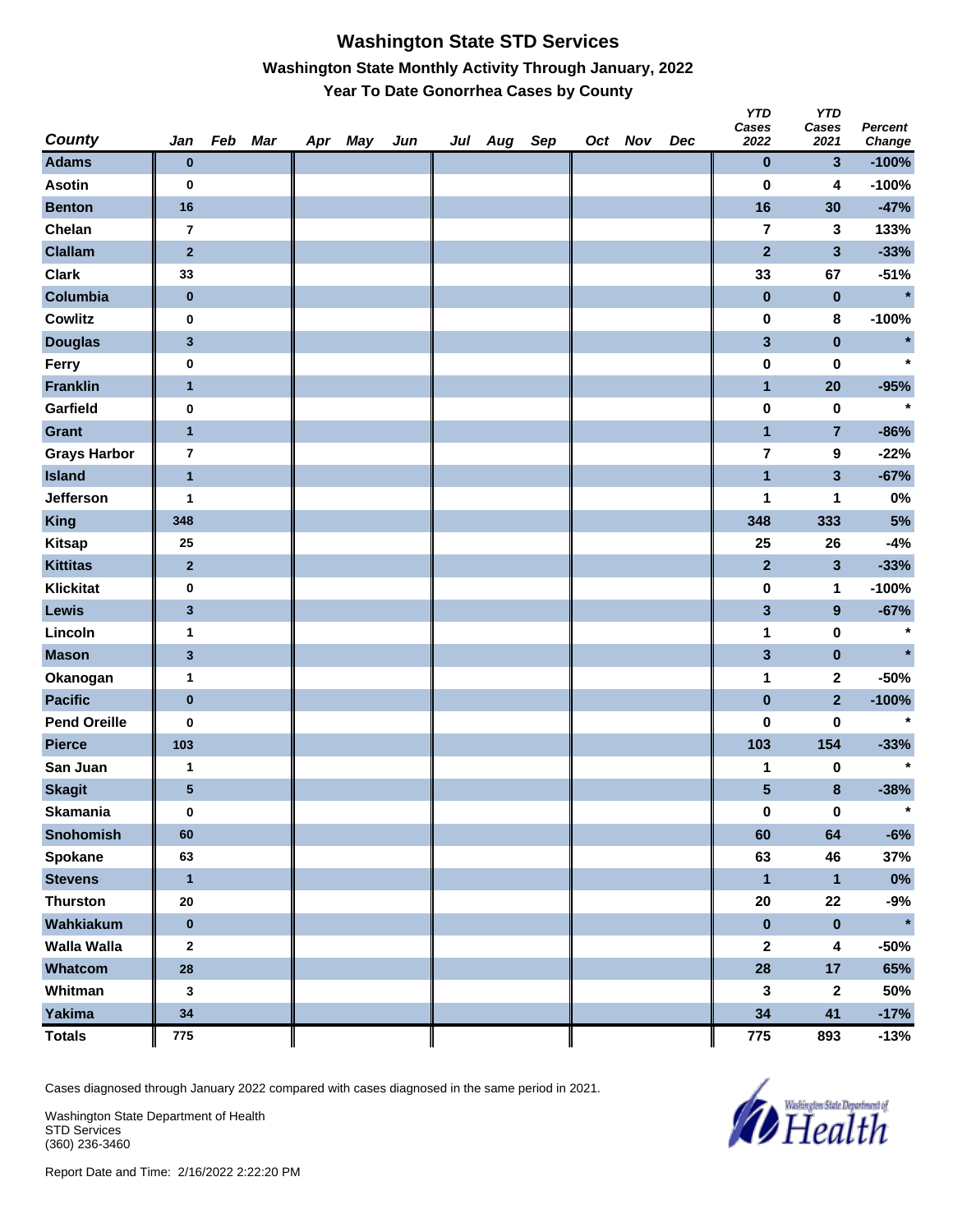# **Washington State STD Services Washington State Monthly Activity Through January, 2022 Year To Date Herpes Simplex Cases by County**

| <b>County</b>       | Jan                     | Feb Mar | Apr May | Jun | Jul Aug Sep |  | Oct Nov | Dec | <b>YTD</b><br>Cases<br>2022 | <b>YTD</b><br>Cases<br>2021 | <b>Percent</b><br><b>Change</b> |
|---------------------|-------------------------|---------|---------|-----|-------------|--|---------|-----|-----------------------------|-----------------------------|---------------------------------|
| <b>Adams</b>        | $\bf{0}$                |         |         |     |             |  |         |     | $\bf{0}$                    | $\bf{0}$                    |                                 |
| <b>Asotin</b>       | $\pmb{0}$               |         |         |     |             |  |         |     | 0                           | 0                           | $\star$                         |
| <b>Benton</b>       | $\mathbf{3}$            |         |         |     |             |  |         |     | $\mathbf{3}$                | $\sqrt{5}$                  | $-40%$                          |
| Chelan              | $\pmb{0}$               |         |         |     |             |  |         |     | 0                           | 0                           | $\star$                         |
| <b>Clallam</b>      | $\bf{2}$                |         |         |     |             |  |         |     | $\overline{2}$              | $\pmb{0}$                   |                                 |
| <b>Clark</b>        | $\overline{\mathbf{r}}$ |         |         |     |             |  |         |     | 7                           | 6                           | 17%                             |
| Columbia            | $\pmb{0}$               |         |         |     |             |  |         |     | $\bf{0}$                    | $\pmb{0}$                   | $\star$                         |
| <b>Cowlitz</b>      | $\pmb{0}$               |         |         |     |             |  |         |     | $\pmb{0}$                   | 0                           |                                 |
| <b>Douglas</b>      | $\bf{0}$                |         |         |     |             |  |         |     | $\pmb{0}$                   | $\pmb{0}$                   |                                 |
| Ferry               | $\pmb{0}$               |         |         |     |             |  |         |     | 0                           | $\pmb{0}$                   |                                 |
| <b>Franklin</b>     | $\bf{0}$                |         |         |     |             |  |         |     | $\pmb{0}$                   | $\mathbf{3}$                | $-100%$                         |
| Garfield            | $\pmb{0}$               |         |         |     |             |  |         |     | 0                           | 0                           | $\star$                         |
| <b>Grant</b>        | $\bf{0}$                |         |         |     |             |  |         |     | $\pmb{0}$                   | $\overline{\mathbf{4}}$     | $-100%$                         |
| <b>Grays Harbor</b> | $\pmb{0}$               |         |         |     |             |  |         |     | 0                           | $\pmb{0}$                   | $\star$                         |
| <b>Island</b>       | $\bf{0}$                |         |         |     |             |  |         |     | $\pmb{0}$                   | $\mathbf{2}$                | $-100%$                         |
| Jefferson           | 0                       |         |         |     |             |  |         |     | $\pmb{0}$                   | 0                           | $\star$                         |
| <b>King</b>         | $\pmb{0}$               |         |         |     |             |  |         |     | $\bf{0}$                    | $\mathbf{1}$                | $-100%$                         |
| <b>Kitsap</b>       | 5                       |         |         |     |             |  |         |     | 5                           | $\overline{\mathbf{r}}$     | $-29%$                          |
| <b>Kittitas</b>     | $\bf{0}$                |         |         |     |             |  |         |     | $\pmb{0}$                   | $\overline{1}$              | $-100%$                         |
| <b>Klickitat</b>    | $\pmb{0}$               |         |         |     |             |  |         |     | 0                           | 0                           | $\star$                         |
| Lewis               | $\bf{0}$                |         |         |     |             |  |         |     | $\bf{0}$                    | $\pmb{0}$                   |                                 |
| Lincoln             | $\pmb{0}$               |         |         |     |             |  |         |     | 0                           | 0                           |                                 |
| <b>Mason</b>        | $\mathbf{1}$            |         |         |     |             |  |         |     | $\overline{\mathbf{1}}$     | $\pmb{0}$                   |                                 |
| Okanogan            | $\pmb{0}$               |         |         |     |             |  |         |     | 0                           | 0                           |                                 |
| <b>Pacific</b>      | $\pmb{0}$               |         |         |     |             |  |         |     | $\pmb{0}$                   | $\pmb{0}$                   |                                 |
| <b>Pend Oreille</b> | 0                       |         |         |     |             |  |         |     | 0                           | 0                           | $\star$                         |
| <b>Pierce</b>       | $\overline{7}$          |         |         |     |             |  |         |     | $\overline{7}$              | 34                          | $-79%$                          |
| San Juan            | $\pmb{0}$               |         |         |     |             |  |         |     | $\pmb{0}$                   | 0                           | $\star$                         |
| <b>Skagit</b>       | $\mathbf{1}$            |         |         |     |             |  |         |     | 1                           | 3                           | $-67%$                          |
| <b>Skamania</b>     | $\pmb{0}$               |         |         |     |             |  |         |     | $\pmb{0}$                   | $\pmb{0}$                   | $\star$                         |
| <b>Snohomish</b>    | $\bf 8$                 |         |         |     |             |  |         |     | $\pmb{8}$                   | $15\phantom{.0}$            | $-47%$                          |
| Spokane             | 5                       |         |         |     |             |  |         |     | ${\bf 5}$                   | $10$                        | $-50%$                          |
| <b>Stevens</b>      | $\pmb{0}$               |         |         |     |             |  |         |     | $\pmb{0}$                   | $\mathbf{1}$                | $-100%$                         |
| <b>Thurston</b>     | 4                       |         |         |     |             |  |         |     | $\overline{\mathbf{4}}$     | $\overline{7}$              | $-43%$                          |
| Wahkiakum           | $\pmb{0}$               |         |         |     |             |  |         |     | $\pmb{0}$                   | $\pmb{0}$                   | $\star$                         |
| <b>Walla Walla</b>  | $\mathbf 2$             |         |         |     |             |  |         |     | $\boldsymbol{2}$            | 1                           | 100%                            |
| Whatcom             | $\mathbf{3}$            |         |         |     |             |  |         |     | $\overline{\mathbf{3}}$     | $\overline{\mathbf{3}}$     | $0\%$                           |
| Whitman             | $\pmb{0}$               |         |         |     |             |  |         |     | 0                           | $\pmb{0}$                   | $\star$                         |
| <b>Yakima</b>       | ${\bf 5}$               |         |         |     |             |  |         |     | $5\phantom{a}$              | $\overline{\mathbf{3}}$     | 67%                             |
| <b>Totals</b>       | 53                      |         |         |     |             |  |         |     | 53                          | 106                         | -50%                            |

Cases diagnosed through January 2022 compared with cases diagnosed in the same period in 2021.

Washington State Department of Health STD Services (360) 236-3460

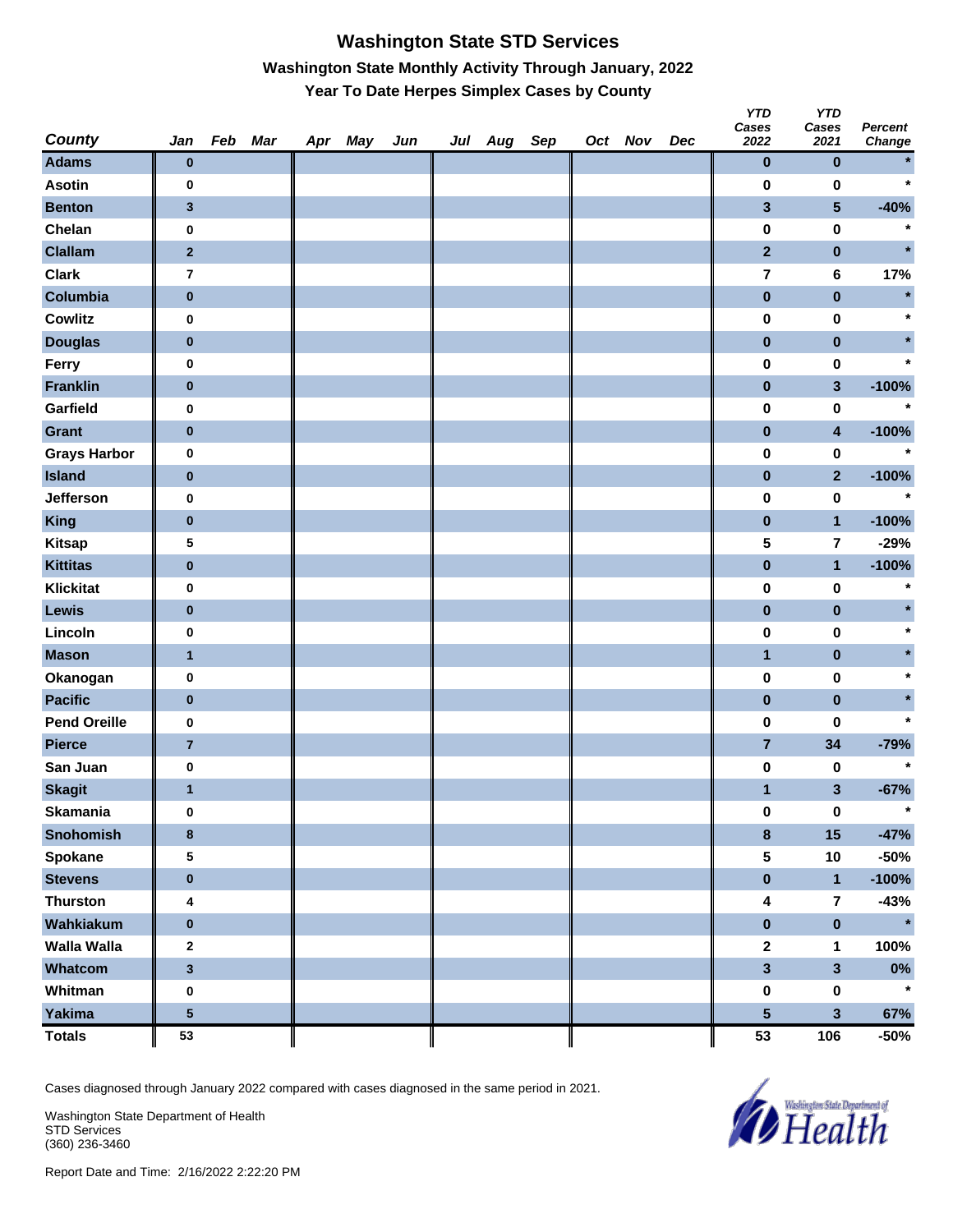#### **Washington State STD Services Washington State Monthly Activity Through January, 2022 Year To Date Syphilis Cases by County**

| <b>County</b>       | Jan                     | Feb Mar | Apr May | Jun | Jul Aug Sep |  | Oct Nov | Dec | <b>YTD</b><br>Cases<br>2022 | <b>YTD</b><br>Cases<br>2021 | <b>Percent</b><br><b>Change</b> |
|---------------------|-------------------------|---------|---------|-----|-------------|--|---------|-----|-----------------------------|-----------------------------|---------------------------------|
| <b>Adams</b>        | $\mathbf{1}$            |         |         |     |             |  |         |     | $\mathbf{1}$                | $\bf{0}$                    |                                 |
| <b>Asotin</b>       | 0                       |         |         |     |             |  |         |     | $\bf{0}$                    | $\bf{0}$                    | $\star$                         |
| <b>Benton</b>       | $\overline{\mathbf{4}}$ |         |         |     |             |  |         |     | 4                           | 7                           | $-43%$                          |
| Chelan              | $\mathbf{2}$            |         |         |     |             |  |         |     | $\mathbf 2$                 | 1                           | 100%                            |
| <b>Clallam</b>      | $\pmb{0}$               |         |         |     |             |  |         |     | $\bf{0}$                    | $\overline{2}$              | $-100%$                         |
| <b>Clark</b>        | 11                      |         |         |     |             |  |         |     | 11                          | 16                          | $-31%$                          |
| Columbia            | $\pmb{0}$               |         |         |     |             |  |         |     | $\bf{0}$                    | $\bf{0}$                    | $\star$                         |
| Cowlitz             | $\mathbf{1}$            |         |         |     |             |  |         |     | 1                           | 2                           | $-50%$                          |
| <b>Douglas</b>      | $\mathbf{1}$            |         |         |     |             |  |         |     | 1                           | $\mathbf{1}$                | 0%                              |
| Ferry               | 0                       |         |         |     |             |  |         |     | $\pmb{0}$                   | $\pmb{0}$                   | $\star$                         |
| <b>Franklin</b>     | $\mathbf{3}$            |         |         |     |             |  |         |     | 3                           | $\mathbf{1}$                | 200%                            |
| Garfield            | 0                       |         |         |     |             |  |         |     | 0                           | $\bf{0}$                    | $\star$                         |
| <b>Grant</b>        | ${\bf 5}$               |         |         |     |             |  |         |     | 5                           | $\mathbf{1}$                | 400%                            |
| <b>Grays Harbor</b> | 1                       |         |         |     |             |  |         |     | 1                           | 1                           | $0\%$                           |
| <b>Island</b>       | $\mathbf{1}$            |         |         |     |             |  |         |     | $\overline{\mathbf{1}}$     | $\pmb{0}$                   | $\star$                         |
| <b>Jefferson</b>    | $\bf{0}$                |         |         |     |             |  |         |     | 0                           | 0                           | $\star$                         |
| <b>King</b>         | 103                     |         |         |     |             |  |         |     | 103                         | 84                          | 23%                             |
| <b>Kitsap</b>       | 6                       |         |         |     |             |  |         |     | 6                           | 3                           | 100%                            |
| <b>Kittitas</b>     | $\pmb{0}$               |         |         |     |             |  |         |     | $\pmb{0}$                   | $\mathbf{1}$                | $-100%$                         |
| <b>Klickitat</b>    | $\pmb{0}$               |         |         |     |             |  |         |     | $\pmb{0}$                   | $\bf{0}$                    | $\star$                         |
| <b>Lewis</b>        | $\mathbf{2}$            |         |         |     |             |  |         |     | $\overline{\mathbf{2}}$     | $\mathbf{2}$                | $0\%$                           |
| Lincoln             | $\pmb{0}$               |         |         |     |             |  |         |     | 0                           | $\bf{0}$                    | $\star$                         |
| <b>Mason</b>        | $\bf{0}$                |         |         |     |             |  |         |     | $\pmb{0}$                   | $\mathbf{1}$                | $-100%$                         |
| Okanogan            | 1                       |         |         |     |             |  |         |     | 1                           | $\mathbf 2$                 | $-50%$                          |
| <b>Pacific</b>      | $\mathbf{1}$            |         |         |     |             |  |         |     | $\overline{\mathbf{1}}$     | $\pmb{0}$                   | $\star$                         |
| <b>Pend Oreille</b> | 0                       |         |         |     |             |  |         |     | 0                           | 0                           | $\star$                         |
| <b>Pierce</b>       | 44                      |         |         |     |             |  |         |     | 44                          | 38                          | 16%                             |
| San Juan            | $\pmb{0}$               |         |         |     |             |  |         |     | 0                           | 0                           | $\star$                         |
| <b>Skagit</b>       | $\mathbf{1}$            |         |         |     |             |  |         |     | 1                           | $\bf{0}$                    | $\star$                         |
| <b>Skamania</b>     | $\bf{0}$                |         |         |     |             |  |         |     | $\pmb{0}$                   | $\pmb{0}$                   | $\star$                         |
| Snohomish           | 12                      |         |         |     |             |  |         |     | 12                          | 23                          | $-48%$                          |
| <b>Spokane</b>      | $10\,$                  |         |         |     |             |  |         |     | $10$                        | ${\bf 20}$                  | $-50%$                          |
| <b>Stevens</b>      | $\pmb{0}$               |         |         |     |             |  |         |     | $\pmb{0}$                   | $\bf{0}$                    | $\star$                         |
| <b>Thurston</b>     | 9                       |         |         |     |             |  |         |     | $\boldsymbol{9}$            | 8                           | 13%                             |
| Wahkiakum           | $\pmb{0}$               |         |         |     |             |  |         |     | $\pmb{0}$                   | $\pmb{0}$                   |                                 |
| Walla Walla         | $\mathbf{2}$            |         |         |     |             |  |         |     | $\mathbf{2}$                | 0                           | $\star$                         |
| Whatcom             | $\overline{\mathbf{2}}$ |         |         |     |             |  |         |     | $\overline{2}$              | 4                           | $-50%$                          |
| Whitman             | $\pmb{0}$               |         |         |     |             |  |         |     | 0                           | $\pmb{0}$                   | $\star$                         |
| Yakima              | 18                      |         |         |     |             |  |         |     | 18                          | $\overline{7}$              | 157%                            |
| <b>Totals</b>       | 241                     |         |         |     |             |  |         |     | 241                         | 225                         | 7%                              |

Cases diagnosed through January 2022 compared with cases diagnosed in the same period in 2021.

Washington State Department of Health STD Services (360) 236-3460

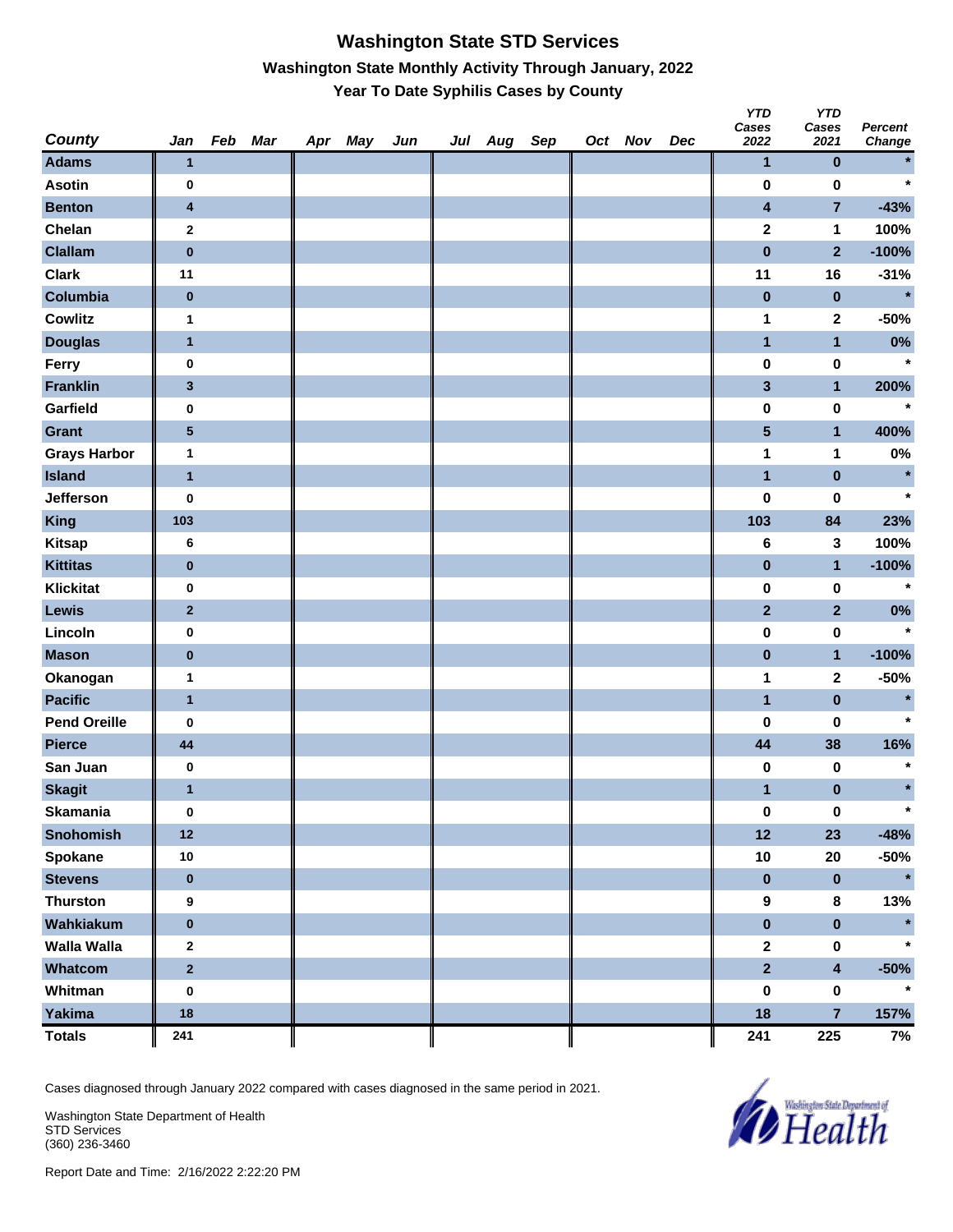# **Washington State STD Services Washington State Monthly Activity Through January, 2022 Year To Date Syphilis-P&S Cases by County**

| <b>County</b>       | Jan                     | Feb Mar | Apr May | Jun | Jul Aug Sep |  | Oct Nov | Dec | <b>YTD</b><br>Cases<br>2022 | <b>YTD</b><br>Cases<br>2021 | <b>Percent</b><br>Change |
|---------------------|-------------------------|---------|---------|-----|-------------|--|---------|-----|-----------------------------|-----------------------------|--------------------------|
| <b>Adams</b>        | $\mathbf{1}$            |         |         |     |             |  |         |     | $\mathbf{1}$                | 0                           | $\star$                  |
| <b>Asotin</b>       | 0                       |         |         |     |             |  |         |     | 0                           | 0                           | $\star$                  |
| <b>Benton</b>       | $\mathbf{2}$            |         |         |     |             |  |         |     | $\mathbf{2}$                | 3                           | $-33%$                   |
| Chelan              | $\mathbf{2}$            |         |         |     |             |  |         |     | $\mathbf 2$                 | 1                           | 100%                     |
| <b>Clallam</b>      | $\pmb{0}$               |         |         |     |             |  |         |     | $\bf{0}$                    | $\mathbf{1}$                | $-100%$                  |
| <b>Clark</b>        | 5                       |         |         |     |             |  |         |     | 5                           | 5                           | $0\%$                    |
| Columbia            | $\bf{0}$                |         |         |     |             |  |         |     | $\bf{0}$                    | $\bf{0}$                    | $\star$                  |
| <b>Cowlitz</b>      | $\bf{0}$                |         |         |     |             |  |         |     | 0                           | 0                           | $\star$                  |
| <b>Douglas</b>      | $\bf{0}$                |         |         |     |             |  |         |     | 0                           | 0                           | $\star$                  |
| Ferry               | 0                       |         |         |     |             |  |         |     | 0                           | 0                           | $\star$                  |
| <b>Franklin</b>     | $\bf{0}$                |         |         |     |             |  |         |     | $\pmb{0}$                   | $\pmb{0}$                   | $\star$                  |
| Garfield            | $\bf{0}$                |         |         |     |             |  |         |     | 0                           | 0                           | $\star$                  |
| <b>Grant</b>        | $\overline{\mathbf{4}}$ |         |         |     |             |  |         |     | 4                           | $\pmb{0}$                   | $\star$                  |
| <b>Grays Harbor</b> | $\bf{0}$                |         |         |     |             |  |         |     | 0                           | 0                           | $\star$                  |
| <b>Island</b>       | $\pmb{0}$               |         |         |     |             |  |         |     | $\bf{0}$                    | $\pmb{0}$                   | $\star$                  |
| Jefferson           | 0                       |         |         |     |             |  |         |     | 0                           | 0                           | $\star$                  |
| <b>King</b>         | 46                      |         |         |     |             |  |         |     | 46                          | 34                          | 35%                      |
| <b>Kitsap</b>       | $\mathbf{2}$            |         |         |     |             |  |         |     | 2                           | 1                           | 100%                     |
| <b>Kittitas</b>     | $\pmb{0}$               |         |         |     |             |  |         |     | $\pmb{0}$                   | $\mathbf{1}$                | $-100%$                  |
| <b>Klickitat</b>    | 0                       |         |         |     |             |  |         |     | 0                           | 0                           | $\star$                  |
| Lewis               | $\mathbf{1}$            |         |         |     |             |  |         |     | $\mathbf{1}$                | $\pmb{0}$                   | $\star$                  |
| Lincoln             | $\bf{0}$                |         |         |     |             |  |         |     | 0                           | 0                           | $\star$                  |
| <b>Mason</b>        | $\pmb{0}$               |         |         |     |             |  |         |     | $\pmb{0}$                   | $\pmb{0}$                   | $\star$                  |
| Okanogan            | $\mathbf 1$             |         |         |     |             |  |         |     | 1                           | 0                           | $\star$                  |
| <b>Pacific</b>      | $\overline{1}$          |         |         |     |             |  |         |     | $\mathbf{1}$                | $\pmb{0}$                   | $\star$                  |
| <b>Pend Oreille</b> | 0                       |         |         |     |             |  |         |     | 0                           | 0                           | $\star$                  |
| <b>Pierce</b>       | 22                      |         |         |     |             |  |         |     | 22                          | 19                          | 16%                      |
| San Juan            | $\bf{0}$                |         |         |     |             |  |         |     | 0                           | 0                           | $\ast$                   |
| <b>Skagit</b>       | $\pmb{0}$               |         |         |     |             |  |         |     | 0                           | 0                           | $\star$                  |
| <b>Skamania</b>     | $\bf{0}$                |         |         |     |             |  |         |     | 0                           | 0                           | $\star$                  |
| <b>Snohomish</b>    | $\overline{1}$          |         |         |     |             |  |         |     | $\mathbf{1}$                | $\overline{7}$              | $-86%$                   |
| <b>Spokane</b>      | 6                       |         |         |     |             |  |         |     | 6                           | $10$                        | $-40%$                   |
| <b>Stevens</b>      | $\pmb{0}$               |         |         |     |             |  |         |     | $\mathbf 0$                 | $\bf{0}$                    | $\star$                  |
| <b>Thurston</b>     | $\overline{\mathbf{7}}$ |         |         |     |             |  |         |     | $\overline{7}$              | 5                           | 40%                      |
| Wahkiakum           | $\pmb{0}$               |         |         |     |             |  |         |     | $\bf{0}$                    | $\bf{0}$                    | $\star$                  |
| <b>Walla Walla</b>  | $\mathbf{1}$            |         |         |     |             |  |         |     | 1                           | 0                           | $\star$                  |
| Whatcom             | $\mathbf{2}$            |         |         |     |             |  |         |     | $\overline{2}$              | $\overline{\mathbf{3}}$     | $-33%$                   |
| Whitman             | $\bf{0}$                |         |         |     |             |  |         |     | 0                           | $\pmb{0}$                   | $\star$                  |
| Yakima              | 10                      |         |         |     |             |  |         |     | 10                          | $\overline{2}$              | 400%                     |
| <b>Totals</b>       | 114                     |         |         |     |             |  |         |     | 114                         | 92                          | 24%                      |

Cases diagnosed through January 2022 compared with cases diagnosed in the same period in 2021.

Washington State Department of Health STD Services (360) 236-3460

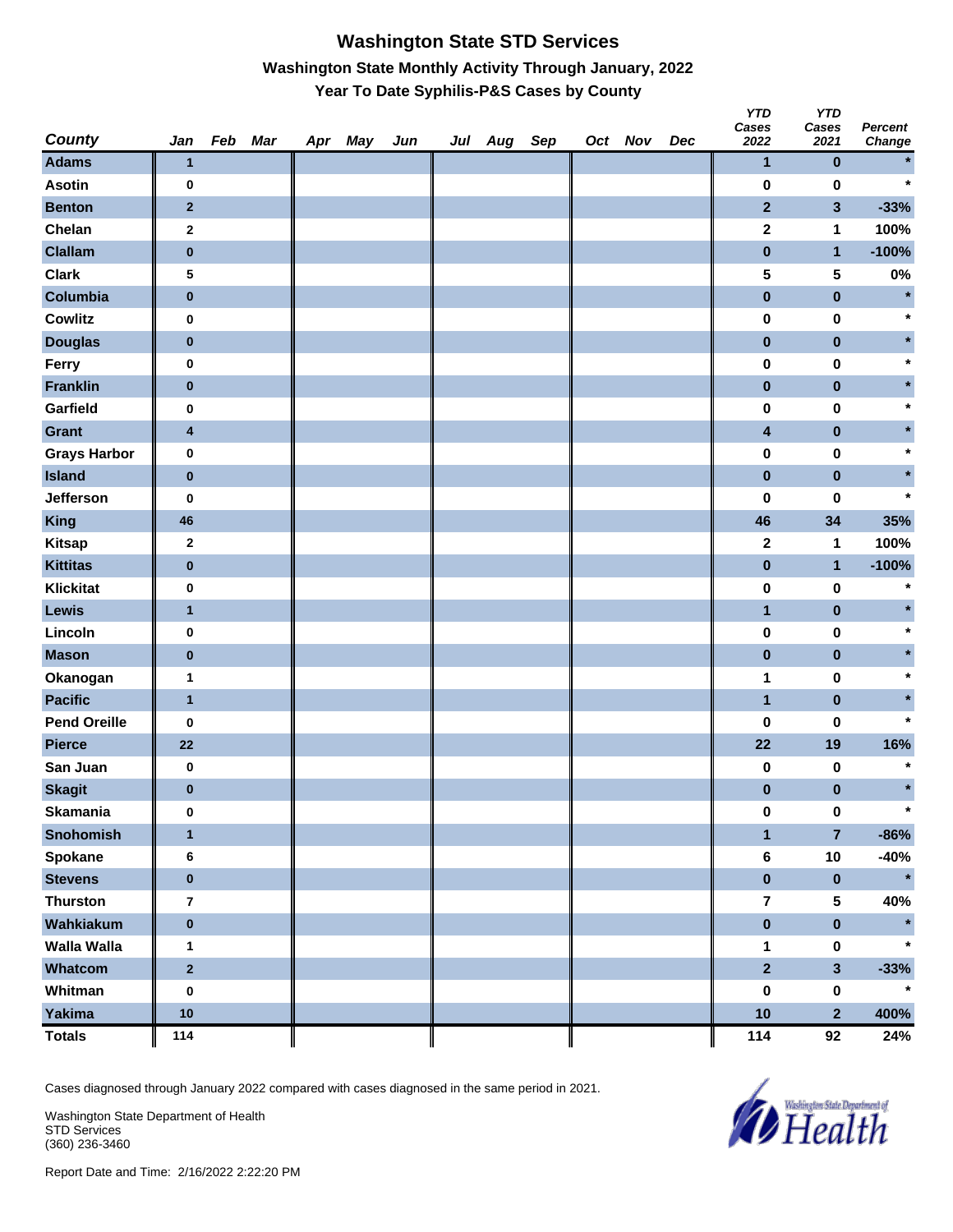# **Washington State STD Services Washington State Monthly Activity Through January, 2022 Year To Date Syphilis-EL Cases by County**

| <b>County</b>       | Jan                     | Feb Mar | Apr May | Jun | Jul Aug Sep |  | Oct Nov | Dec | <b>YTD</b><br>Cases<br>2022 | <b>YTD</b><br>Cases<br>2021 | <b>Percent</b><br>Change |
|---------------------|-------------------------|---------|---------|-----|-------------|--|---------|-----|-----------------------------|-----------------------------|--------------------------|
| <b>Adams</b>        | $\bf{0}$                |         |         |     |             |  |         |     | $\pmb{0}$                   | $\pmb{0}$                   |                          |
| <b>Asotin</b>       | $\bf{0}$                |         |         |     |             |  |         |     | 0                           | $\pmb{0}$                   | $\star$                  |
| <b>Benton</b>       | $\bf{0}$                |         |         |     |             |  |         |     | $\pmb{0}$                   | $\mathbf{3}$                | $-100%$                  |
| Chelan              | $\bf{0}$                |         |         |     |             |  |         |     | $\pmb{0}$                   | $\pmb{0}$                   | $\star$                  |
| <b>Clallam</b>      | $\bf{0}$                |         |         |     |             |  |         |     | $\pmb{0}$                   | $\pmb{0}$                   |                          |
| <b>Clark</b>        | 3                       |         |         |     |             |  |         |     | 3                           | $\pmb{8}$                   | $-63%$                   |
| Columbia            | $\pmb{0}$               |         |         |     |             |  |         |     | $\pmb{0}$                   | $\pmb{0}$                   | $\star$                  |
| <b>Cowlitz</b>      | 1                       |         |         |     |             |  |         |     | 1                           | 1                           | $0\%$                    |
| <b>Douglas</b>      | $\bf{0}$                |         |         |     |             |  |         |     | $\pmb{0}$                   | $\pmb{0}$                   | $\star$                  |
| Ferry               | $\bf{0}$                |         |         |     |             |  |         |     | $\pmb{0}$                   | $\pmb{0}$                   |                          |
| <b>Franklin</b>     | $\mathbf{1}$            |         |         |     |             |  |         |     | $\mathbf{1}$                | $\pmb{0}$                   |                          |
| Garfield            | $\bf{0}$                |         |         |     |             |  |         |     | $\pmb{0}$                   | 0                           |                          |
| Grant               | $\bf{0}$                |         |         |     |             |  |         |     | $\pmb{0}$                   | $\pmb{0}$                   |                          |
| <b>Grays Harbor</b> | $\mathbf{1}$            |         |         |     |             |  |         |     | 1                           | $\pmb{0}$                   |                          |
| <b>Island</b>       | $\pmb{0}$               |         |         |     |             |  |         |     | $\pmb{0}$                   | $\pmb{0}$                   |                          |
| Jefferson           | 0                       |         |         |     |             |  |         |     | $\pmb{0}$                   | 0                           |                          |
| <b>King</b>         | 31                      |         |         |     |             |  |         |     | 31                          | 30                          | 3%                       |
| <b>Kitsap</b>       | $\mathbf{1}$            |         |         |     |             |  |         |     | 1                           | $\pmb{0}$                   | $\star$                  |
| <b>Kittitas</b>     | $\bf{0}$                |         |         |     |             |  |         |     | $\pmb{0}$                   | $\pmb{0}$                   |                          |
| <b>Klickitat</b>    | $\bf{0}$                |         |         |     |             |  |         |     | $\pmb{0}$                   | $\pmb{0}$                   |                          |
| Lewis               | $\mathbf{1}$            |         |         |     |             |  |         |     | $\mathbf{1}$                | $\pmb{0}$                   |                          |
| Lincoln             | $\bf{0}$                |         |         |     |             |  |         |     | $\pmb{0}$                   | 0                           |                          |
| <b>Mason</b>        | $\bf{0}$                |         |         |     |             |  |         |     | $\pmb{0}$                   | $\pmb{0}$                   |                          |
| Okanogan            | $\bf{0}$                |         |         |     |             |  |         |     | $\pmb{0}$                   | $\pmb{0}$                   |                          |
| <b>Pacific</b>      | $\pmb{0}$               |         |         |     |             |  |         |     | $\pmb{0}$                   | $\pmb{0}$                   |                          |
| <b>Pend Oreille</b> | 0                       |         |         |     |             |  |         |     | $\pmb{0}$                   | 0                           |                          |
| <b>Pierce</b>       | $\bf 8$                 |         |         |     |             |  |         |     | $\bf{8}$                    | $5\phantom{.0}$             | 60%                      |
| San Juan            | $\bf{0}$                |         |         |     |             |  |         |     | 0                           | $\pmb{0}$                   |                          |
| <b>Skagit</b>       | $\pmb{0}$               |         |         |     |             |  |         |     | $\pmb{0}$                   | $\pmb{0}$                   | $\star$                  |
| <b>Skamania</b>     | $\bf{0}$                |         |         |     |             |  |         |     | $\pmb{0}$                   | $\pmb{0}$                   | $\ast$                   |
| <b>Snohomish</b>    | $\overline{\mathbf{5}}$ |         |         |     |             |  |         |     | $\overline{\mathbf{5}}$     | $\pmb{8}$                   | $-38%$                   |
| Spokane             | 4                       |         |         |     |             |  |         |     | 4                           | $\pmb{8}$                   | $-50%$                   |
| <b>Stevens</b>      | $\pmb{0}$               |         |         |     |             |  |         |     | $\pmb{0}$                   | $\pmb{0}$                   | $\star$                  |
| <b>Thurston</b>     | $\mathbf{1}$            |         |         |     |             |  |         |     | 1                           | $\mathbf{1}$                | $0\%$                    |
| Wahkiakum           | $\pmb{0}$               |         |         |     |             |  |         |     | $\pmb{0}$                   | $\pmb{0}$                   |                          |
| <b>Walla Walla</b>  | $\mathbf{1}$            |         |         |     |             |  |         |     | 1                           | $\pmb{0}$                   |                          |
| Whatcom             | $\pmb{0}$               |         |         |     |             |  |         |     | $\pmb{0}$                   | $\pmb{0}$                   |                          |
| Whitman             | $\bf{0}$                |         |         |     |             |  |         |     | $\pmb{0}$                   | $\pmb{0}$                   | $\star$                  |
| Yakima              | 4                       |         |         |     |             |  |         |     | 4                           | $\overline{\mathbf{2}}$     | 100%                     |
| <b>Totals</b>       | 62                      |         |         |     |             |  |         |     | 62                          | 66                          | -6%                      |

Cases diagnosed through January 2022 compared with cases diagnosed in the same period in 2021.

Washington State Department of Health STD Services (360) 236-3460

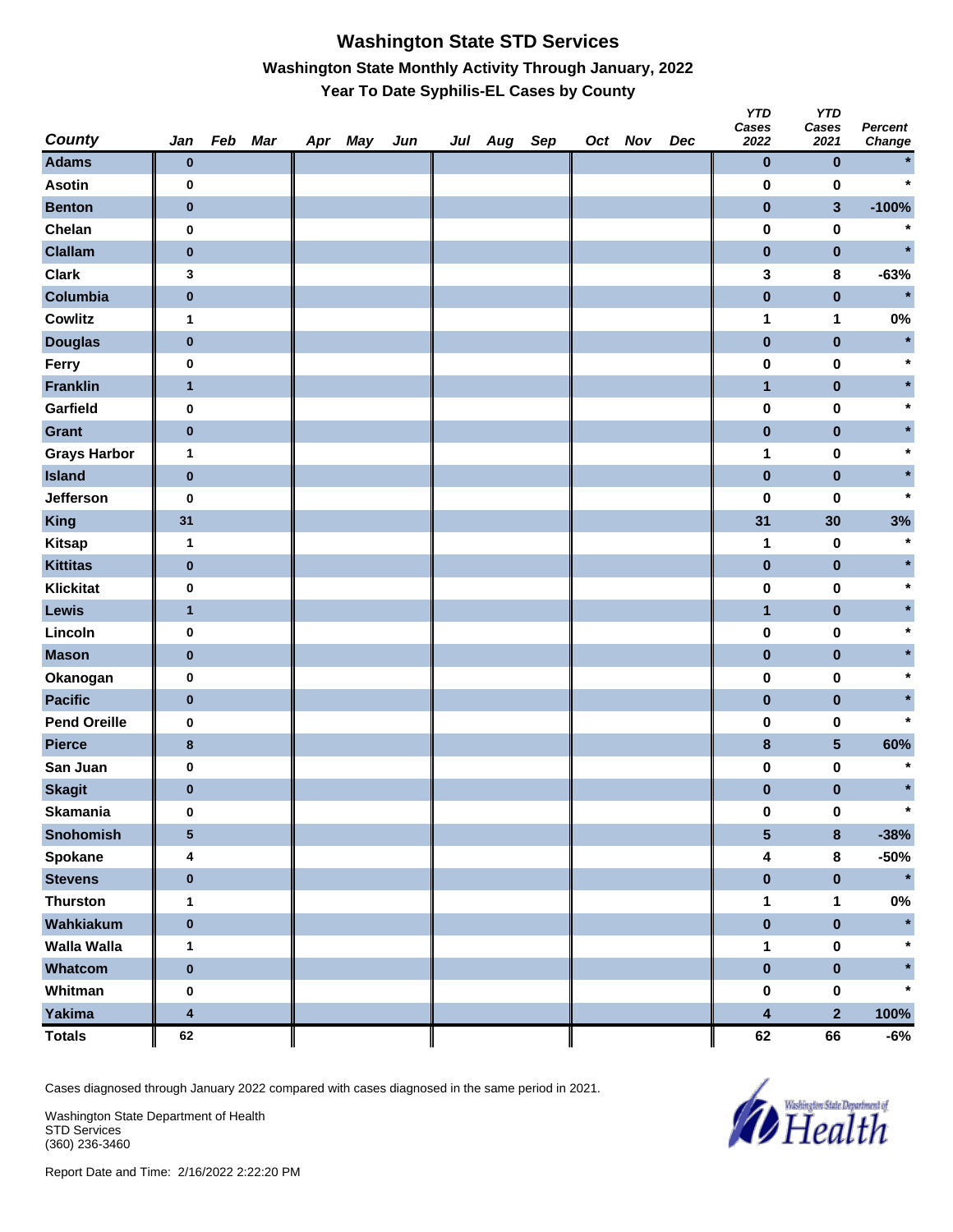### **Washington State STD Services Washington State Monthly Activity Through January, 2022 Year To Date Syphilis-L/LL Cases by County**

| <b>County</b>       | Jan                     | Feb Mar | Apr May | Jun | Jul Aug Sep |  | Oct Nov | Dec | <b>YTD</b><br>Cases<br>2022 | <b>YTD</b><br>Cases<br>2021 | <b>Percent</b><br>Change |
|---------------------|-------------------------|---------|---------|-----|-------------|--|---------|-----|-----------------------------|-----------------------------|--------------------------|
| <b>Adams</b>        | $\bf{0}$                |         |         |     |             |  |         |     | $\pmb{0}$                   | $\pmb{0}$                   |                          |
| <b>Asotin</b>       | 0                       |         |         |     |             |  |         |     | 0                           | $\bf{0}$                    | $\star$                  |
| <b>Benton</b>       | $\mathbf{2}$            |         |         |     |             |  |         |     | $\overline{2}$              | $\mathbf{1}$                | 100%                     |
| Chelan              | 0                       |         |         |     |             |  |         |     | $\pmb{0}$                   | $\pmb{0}$                   | $\star$                  |
| <b>Clallam</b>      | $\pmb{0}$               |         |         |     |             |  |         |     | $\pmb{0}$                   | $\mathbf{1}$                | $-100%$                  |
| <b>Clark</b>        | 3                       |         |         |     |             |  |         |     | 3                           | 3                           | $0\%$                    |
| Columbia            | $\pmb{0}$               |         |         |     |             |  |         |     | $\pmb{0}$                   | $\pmb{0}$                   | $\star$                  |
| <b>Cowlitz</b>      | $\bf{0}$                |         |         |     |             |  |         |     | $\pmb{0}$                   | 1                           | $-100%$                  |
| <b>Douglas</b>      | $\mathbf{1}$            |         |         |     |             |  |         |     | $\mathbf{1}$                | $\mathbf{1}$                | $0\%$                    |
| Ferry               | $\bf{0}$                |         |         |     |             |  |         |     | $\pmb{0}$                   | $\pmb{0}$                   | $\star$                  |
| <b>Franklin</b>     | $\mathbf{2}$            |         |         |     |             |  |         |     | $\mathbf{2}$                | $\mathbf{1}$                | 100%                     |
| Garfield            | $\bf{0}$                |         |         |     |             |  |         |     | $\pmb{0}$                   | $\pmb{0}$                   | $\star$                  |
| Grant               | $\mathbf{1}$            |         |         |     |             |  |         |     | $\mathbf{1}$                | $\mathbf{1}$                | $0\%$                    |
| <b>Grays Harbor</b> | $\pmb{0}$               |         |         |     |             |  |         |     | $\pmb{0}$                   | $\pmb{0}$                   | $\star$                  |
| <b>Island</b>       | $\mathbf{1}$            |         |         |     |             |  |         |     | $\overline{\mathbf{1}}$     | $\pmb{0}$                   |                          |
| Jefferson           | $\bf{0}$                |         |         |     |             |  |         |     | 0                           | 0                           | $\star$                  |
| <b>King</b>         | 26                      |         |         |     |             |  |         |     | 26                          | 20                          | 30%                      |
| <b>Kitsap</b>       | 3                       |         |         |     |             |  |         |     | 3                           | $\mathbf{2}$                | 50%                      |
| <b>Kittitas</b>     | $\bf{0}$                |         |         |     |             |  |         |     | $\pmb{0}$                   | $\pmb{0}$                   | $\star$                  |
| <b>Klickitat</b>    | $\bf{0}$                |         |         |     |             |  |         |     | $\pmb{0}$                   | $\pmb{0}$                   | $\star$                  |
| Lewis               | $\bf{0}$                |         |         |     |             |  |         |     | $\pmb{0}$                   | $\overline{2}$              | $-100%$                  |
| Lincoln             | 0                       |         |         |     |             |  |         |     | $\pmb{0}$                   | $\pmb{0}$                   | $\star$                  |
| <b>Mason</b>        | $\pmb{0}$               |         |         |     |             |  |         |     | $\pmb{0}$                   | $\mathbf{1}$                | $-100%$                  |
| Okanogan            | $\bf{0}$                |         |         |     |             |  |         |     | $\pmb{0}$                   | $\mathbf 2$                 | $-100%$                  |
| <b>Pacific</b>      | $\pmb{0}$               |         |         |     |             |  |         |     | $\pmb{0}$                   | $\pmb{0}$                   | $\star$                  |
| <b>Pend Oreille</b> | $\bf{0}$                |         |         |     |             |  |         |     | 0                           | 0                           | $\star$                  |
| <b>Pierce</b>       | 13                      |         |         |     |             |  |         |     | 13                          | 12                          | 8%                       |
| San Juan            | $\bf{0}$                |         |         |     |             |  |         |     | 0                           | 0                           | $\star$                  |
| <b>Skagit</b>       | $\mathbf{1}$            |         |         |     |             |  |         |     | $\mathbf{1}$                | $\pmb{0}$                   | $\star$                  |
| <b>Skamania</b>     | $\bf{0}$                |         |         |     |             |  |         |     | 0                           | $\pmb{0}$                   | $\ast$                   |
| <b>Snohomish</b>    | $\bf 6$                 |         |         |     |             |  |         |     | $\bf 6$                     | $\pmb{8}$                   | $-25%$                   |
| <b>Spokane</b>      | $\pmb{0}$               |         |         |     |             |  |         |     | $\pmb{0}$                   | $\mathbf{2}$                | $-100%$                  |
| <b>Stevens</b>      | $\pmb{0}$               |         |         |     |             |  |         |     | $\pmb{0}$                   | $\pmb{0}$                   | $\star$                  |
| <b>Thurston</b>     | $\mathbf{1}$            |         |         |     |             |  |         |     | 1                           | $\mathbf 2$                 | $-50%$                   |
| Wahkiakum           | $\pmb{0}$               |         |         |     |             |  |         |     | $\pmb{0}$                   | $\pmb{0}$                   |                          |
| <b>Walla Walla</b>  | $\bf{0}$                |         |         |     |             |  |         |     | $\pmb{0}$                   | $\pmb{0}$                   |                          |
| Whatcom             | $\pmb{0}$               |         |         |     |             |  |         |     | $\pmb{0}$                   | $\mathbf{1}$                | $-100%$                  |
| Whitman             | $\bf{0}$                |         |         |     |             |  |         |     | 0                           | $\pmb{0}$                   | $\star$                  |
| <b>Yakima</b>       | $\overline{\mathbf{4}}$ |         |         |     |             |  |         |     | 4                           | $\overline{\mathbf{3}}$     | 33%                      |
| <b>Totals</b>       | 64                      |         |         |     |             |  |         |     | 64                          | 64                          | $0\%$                    |

Cases diagnosed through January 2022 compared with cases diagnosed in the same period in 2021.

Washington State Department of Health STD Services (360) 236-3460